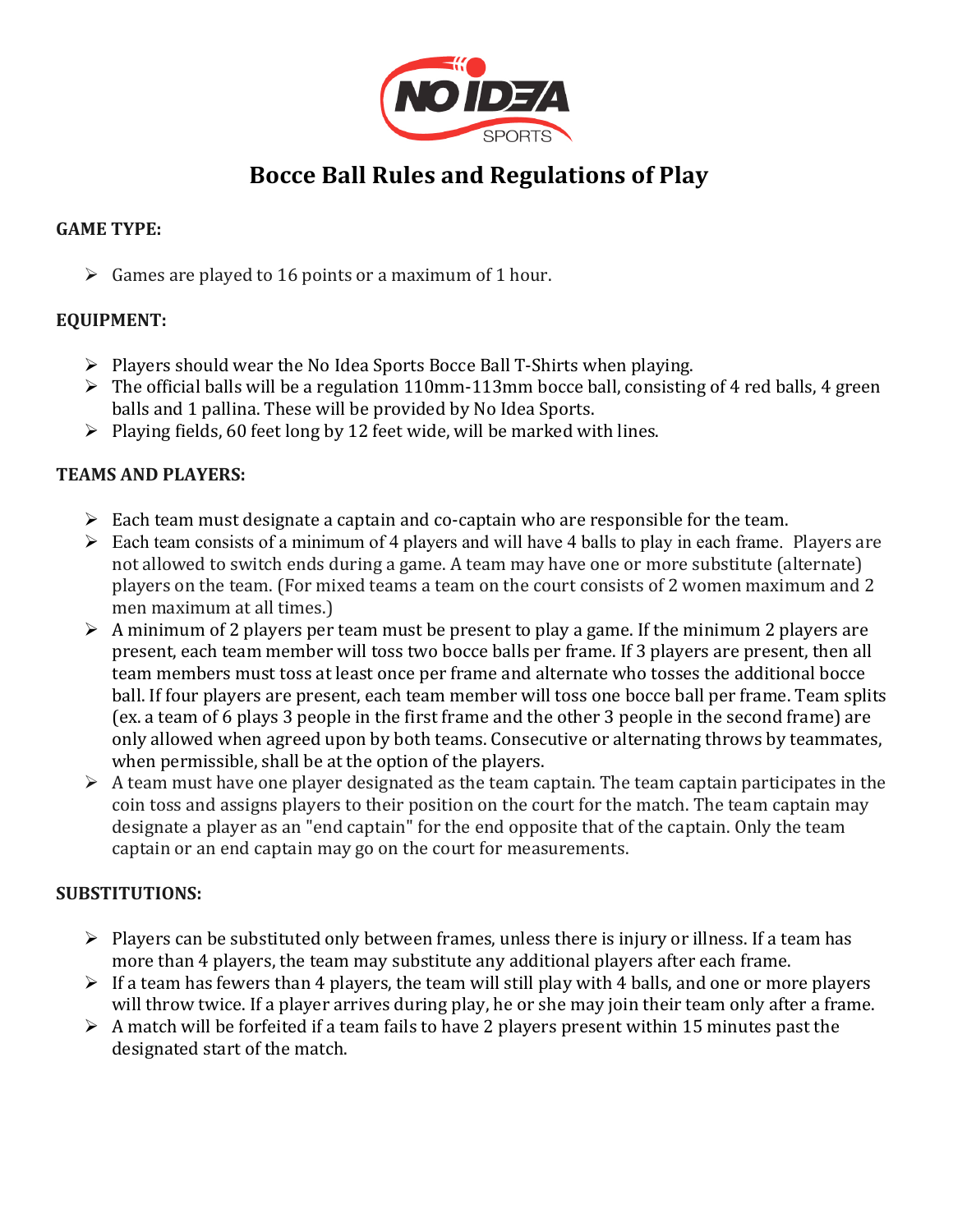## **ROSTER REQUIREMENTS**

- $\triangleright$  Captains will submit an official team roster to NIS prior to the first night of the session. Roster changes are allowed up until the end of the third week of play. After the third week, no new names may be added to a team's roster. Only players on the roster will be eligible to play.
- $\triangleright$  All teams must have a minimum of 4 fully registered players for the season.
- $\triangleright$  If a team is short the minimum number of fully registered players by the start of their game for week 4 they will automatically forfeit that game. This rule applies for week 5 as well.
- $\triangleright$  If a team is still short the minimum number of fully registered players at the end of their week 5 game (end of the regular season) the teams season will end and will be removed from the final 3 weeks of the league schedule.

## **GAME NIGHTS**

- $\triangleright$  At least 2 people must be present for a team to compete. The game will result in a 15-0 forfeit if fewer than 2 people are present.
- $\triangleright$  A team has 15 minutes past the designated start time to show up. If they do show up late, but within the allotted 15 minutes, the team will not receive extra time to play, and they must complete their game in the remaining time. If they do not show up, the result is a forfeit. The team that shows up will win with a score of 16-0.

## **START OF GAME**

- $\triangleright$  The game begins with a coin flip or play rock, paper, scissors between the two captains. The winner may choose the end from which play will start or the first toss of the pallino, and the loser chooses the color of their team's bocce balls. In the playoffs, the higher-seeded team has those privileges.
- $\triangleright$  The starting player of each frame may toss the pallino any distance as long as the pallino passes the centerline and is at least 12 inches from the end line on the opposite side.
- $\triangleright$  The team who throws the Palina first will also throw the first Bocce Ball.

## **GAMES**

- $\triangleright$  A regulation game lasts 1 hour from the designated start time and is played to 16. The first team to reach 16 is the winner.
- $\triangleright$  If no team has reached that score within the allotted time, 1 additional frame may be allowed (League's decision), and the team with the highest score after its completion wins. Ties are possible.
- $\triangleright$  A game is official once one team reaches 7 points.
- $\triangleright$  Matches are played straight-up to 16 and are never "win by two".
- $\triangleright$  If no team has reached 15 within the allotted time, the team with the higher score wins. If the two teams are tied after regulation, additional frames are played on a sudden-death basis, the first team to score wins.
- $\triangleright$  One frame consists of all 8 balls and the pallina being thrown.

## **COURT RULES**

 $\triangleright$  For the first throw, the pallina must cross the centerline, be one foot in from the sideboards, and not pass the furthest line (point line) of the opposite side.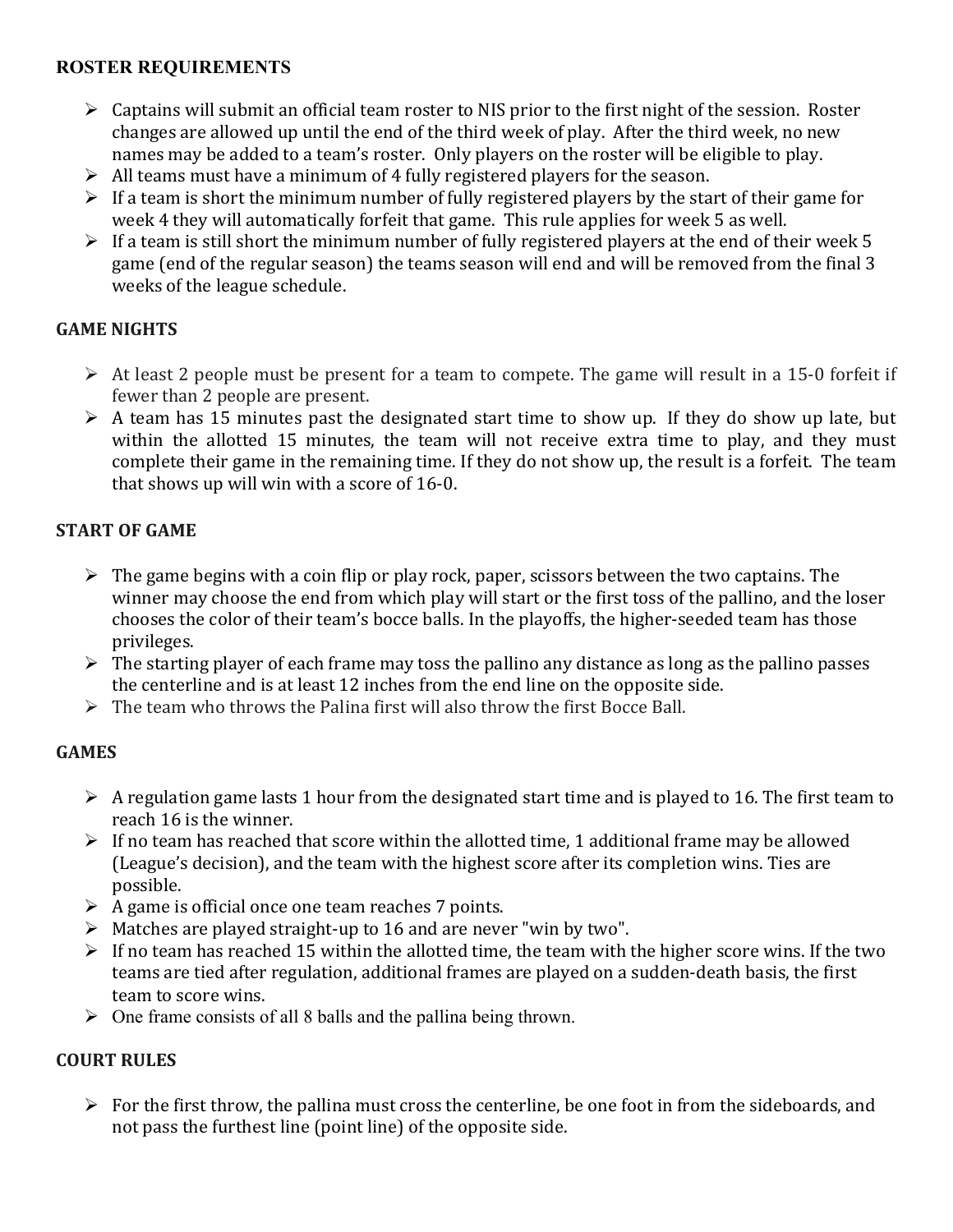- $\triangleright$  When going for the point, the player cannot cross the first line (point line).
- $\triangleright$  When knocking out an opponent ball, the player cannot cross the second line (shooting line)
- $\triangleright$  If during play, the pallina is hit past the opposing point line, against the backboard, or within a foot of the side boards, play continues. However, if the pallina is hit in front of the halfway line, play is re-started.
- $\triangleright$  If any ball is knocked out of the courts, it is considered dead.
- $\triangleright$  There are no in-court restrictions on where a ball may land (past the opposing point line or before the halfway line is in play).
- $\triangleright$  A player can step up to the 1st line (point line) if trying to get closer to the pallina and up to the 2nd line (shooting line) if trying to knock another ball.
- $\triangleright$  ANY ball that leaves the court is considered dead and out of play.

# **PALLINO THROW:**

- $\triangleright$  The pallino is the first ball put into play and is thrown underhand from behind the pointing foul line. The pallino may be bounced off the sideboards but may not touch the back wall on the opposite side.
- $\triangleright$  The pallino must end up across the center line and at least 12 inches away from the sideboards or backboard without hitting the backboard. If a thrower fails to do this, the throw goes to other team. If the second throw fails to place the pallino into play, the pallino is placed approximately in the center of the hitting foul line at the opposite end of the court in order to speed up play.
- $\triangleright$  If a player throws pallino and/or first ball when the other team should throw the pallino, the balls are returned and the frame starts over.
- $\triangleright$  Once pallino is in play, the pallino can be knocked anywhere on the court except back over the center line or out of the court (frame ends, play resumes at opposite end, and same team throws the pallino).
- $\triangleright$  The pallina must be between the midway line and the opposing back line (point line), and be 1 foot in from the side boards.
- $\triangleright$  The pallino must cross the center line, not touch the back wall on the opposite side, and come to rest at least one foot in from the side boards, although it may be bounced off the sideboards.
- $\triangleright$  Once the pallino has been validly put into play, it remains in play even if it hits the backboard.
- $\triangleright$  If the captains decide the closest ball of each team is equal in distance from the pallino, *no* points are awarded and the game continues from the opposite end, with the same team throwing the pallino as the previous frame.
- $\triangleright$  There are no in-court restrictions re: where a ball may land (past the opposing point line or before the halfway line is in play).

# **BOCCE BALL THROWS:**

- $\triangleright$  The initial pallino thrower always throws the first bocce ball. All balls are thrown underhand. If the first ball hits the backboard without hitting the pallino first, the ball is removed and the team throws again until they have a ball in play.
- $\triangleright$  Except for hitting, all bocce balls are thrown from behind the pointing foul line. Any ball released behind the pointing foul line is considered a throw for points. Any ball released beyond the pointing foul line and before the hitting foul line is considered a throw to hit or spock other balls. Foul Line rules apply.
- $\triangleright$  Each succeeding ball is thrown by the team that does NOT have the ball closest to the pallino. A team whose ball ties the opponent's closest ball must throw again. The "IN" team only throws if opponents have thrown all 4 balls. Team members can throw in any order.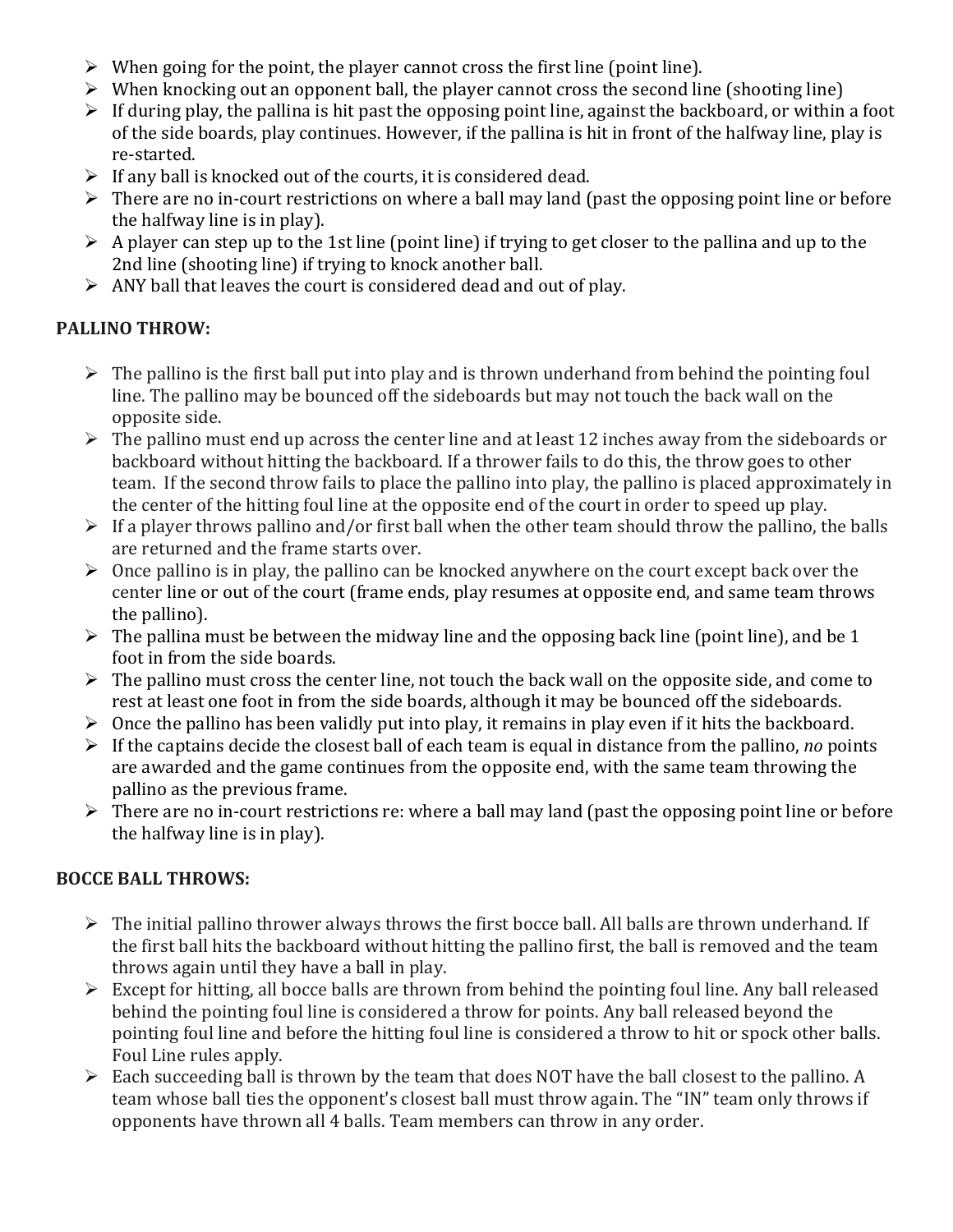- $\triangleright$  Hitting or spocking is permitted. A player must first inform the official referee (or their opponent if there is no official referee) that they intend to go past the pointing foul line to deliver a "hit" or "spock" (a hard underhand throw directly at the balls on the court and released before crossing the hitting foul line for the purpose of moving the opponent's balls or the pallino). The thrown ball is removed from play if the pallino or another ball is not hit, even if the ball does not hit the backboard.
- $\triangleright$  Balls may be bounced off or played against sideboards.
- $\triangleright$  A ball hitting the backboard without first touching the pallino or another bocce ball is a dead ball and is removed from play. Standard Penalties apply.
- $\triangleright$  If a player throws wrong color ball, it is replaced with a correct color ball after the ball comes to rest.
- $\triangleright$  If a player throws when the other team should throw or throws more than 2 balls, that ball is removed from play. Standard Penalties apply.
- $\triangleright$  If a player throws when the other team should throw because of a miscall by the Referee, the ball is returned and the correct player throws. Standard Penalties apply.
- $\triangleright$  If a team's legally thrown ball is interfered with while moving by someone or something not on the playing surface before the throw, the ball is returned to be thrown again. If possible, any balls moved by the throw are reset to their approximate original position. If balls are sufficiently moved and the approximate original positions cannot be determined, the frame is replayed. However, if the interference is caused by a team member, the ball is removed from play and the Standard Penalties apply.
- $\triangleright$  If a team's legally thrown ball is moved (accidentally or intentionally) from its resting position by an opposing player or referee before the points are determined and the end of the frame is declared, it is reset to its approximate original position. If the ball is sufficiently moved that the approximate original position cannot be determined, the offended team has the option to leave the balls as they lay or replay the frame.
- $\triangleright$  If a team's legally thrown ball is moved from its resting position (accidentally or intentionally) by a team member, the ball is removed from play. Standard Penalties apply.
- $\triangleright$  The person(s) doing the measuring must press and rotate balls and the pallino before measuring to mark their original position on the court surface. If a ball or pallino is accidentally moved while measuring, it is replaced to its original marked position.
- $\triangleright$  A bocce ball, for whatever reason, that goes out of the court is a dead ball and is removed from play for that frame.
- $\triangleright$  Volo shooting (lofting the ball in the air beyond the center line of the court) is not permitted.

## **SCORING:**

- $\triangleright$  The official score for frame is determined after all 8 balls have been played and measured to the captains' satisfaction. One point is awarded for each ball of a team that is closer to the pallino than the opponent's closest ball  $(1$  to  $4$  points).
- $\triangleright$  The team that scores in the last frame throws the pallino in the next frame and play continues as above.
- $\triangleright$  If each team's closest balls are tied, no score is made and play continues at the opposite end with the team scoring the point(s) in the previous frame delivering the pallino.
- $\triangleright$  The team whose bocce balls are closest to the pallino is called "inside" and the opposing team "outside." Whenever a team gets inside, it steps aside and lets the outside team roll. The team outside throws until it beats (not ties) the opposing ball. This continues until both teams have used all their bocce balls (a total of 8, 4 from each team). The team that scores last throws the pallino to begin the next frame.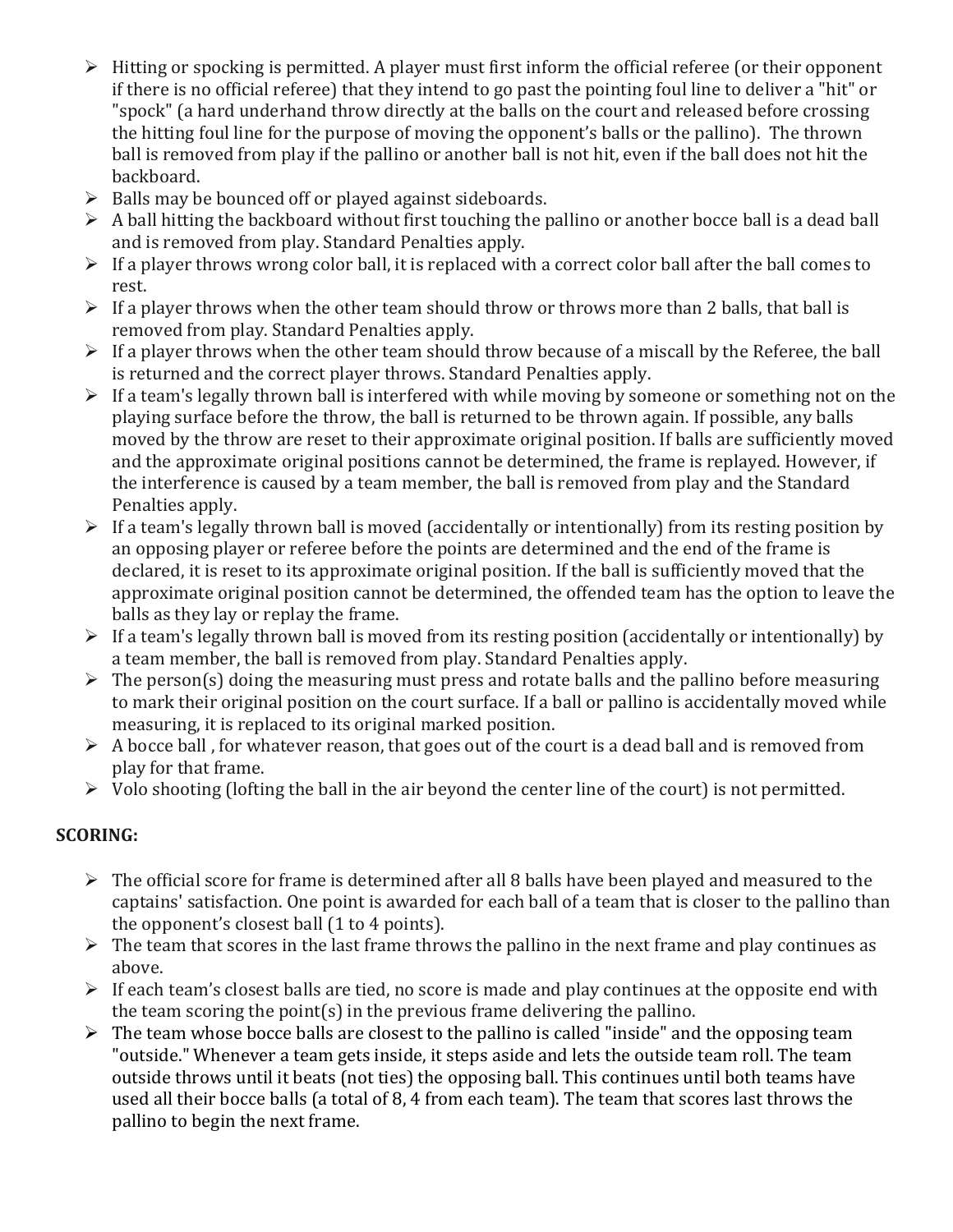- $\triangleright$  When all balls have been played, this concludes the frame and *one* team is awarded a single point for each of its balls which is closer to the pallino than the closest opposing team's ball. Thus, a team may score up to four points per frame.
- $\triangleright$  For example, if at the end of a frame there are 2 green balls closer to the pallino than the next closest red ball, the green team receives 2 points. The team that scores in a frame starts the next frame by throwing out the pallino and playing their first ball. Play continues until a team wins by reaching a score of 15 points.
- $\triangleright$  Only one team scores per frame.
- $\triangleright$  The team that first scores 16 points wins the game.
- $\triangleright$  No team can score more than 16 points in a match. Matches are never "win by two".
- $\triangleright$  A forfeited match results in a score of 16-0. If both teams fail to show up by the designated time, the result will be a tie score of  $0-0$ .

## **MEASURING AND DISPUTES**

- $\triangleright$  Only team captains may measure any disputed balls, or request assistance from an NIS Site Manager.
- $\triangleright$  Any dispute which cannot be resolved by the team captains shall be decided by a No Idea Sports Site Manager. Upon his/her decision, the game shall continue. All measurements should be made from the inside dimensions of the bocce ball to the inside dimension of the pallino.
- $\triangleright$  If both teams agree on which team has the point and it is later determined that a mistake has been made, all balls played are valid. If both teams have balls remaining, the team that does not have the closest ball to the pallino rolls again. If all balls have been played, points are awarded based on the balls that are actually closest to the pallino in accord with the "Scoring" rule.

# **FOULS AND DEAD BALLS**

- $\triangleright$  If the starting team fails to throw the pallino between the halfway point and two paces from the endline in 2 consecutive attempts per frame, the other team gets to throw the pallina.
- $\triangleright$  If a ball is knocked out of bounds by another ball, the ball out of bounds is considered dead and is taken out of the field of play.
- $\triangleright$  If the pallino is knocked out of the field of play, the frame is replayed beginning at the opposite end, with the same team throwing the pallino as the previous frame.
- $\triangleright$  When playing on courts, a player may not cross the first line (point line) when going for the point and a player may not cross the second line (shooting line) when knocking out an opponent's ball.
- $\triangleright$  No dead ball can count in scoring.
- $\triangleright$  If a player rolls the wrong colored ball, simply replace it with the correct color when the ball comes to rest.
- $\triangleright$  If a player rolls out of turn the opposing team may leave everything, including the thrown ball, exactly where it is or may return any moved balls to their approximate original positions and remove the thrown ball from play.
- $\triangleright$  If a ball is moved before all 8 balls are played, the opposing team replaces the ball to the approximate original position.
- $\triangleright$  If the pallino is knocked out of the field of play, the frame is replayed from the opposite end, with the same team throwing the pallino as the previous frame.
- $\triangleright$  If a player's bocce ball makes contact with the back board without first touching another ball or the pallino, the bocce ball is considered a dead ball on impact and is removed from play until the end of the frame. (Court play only)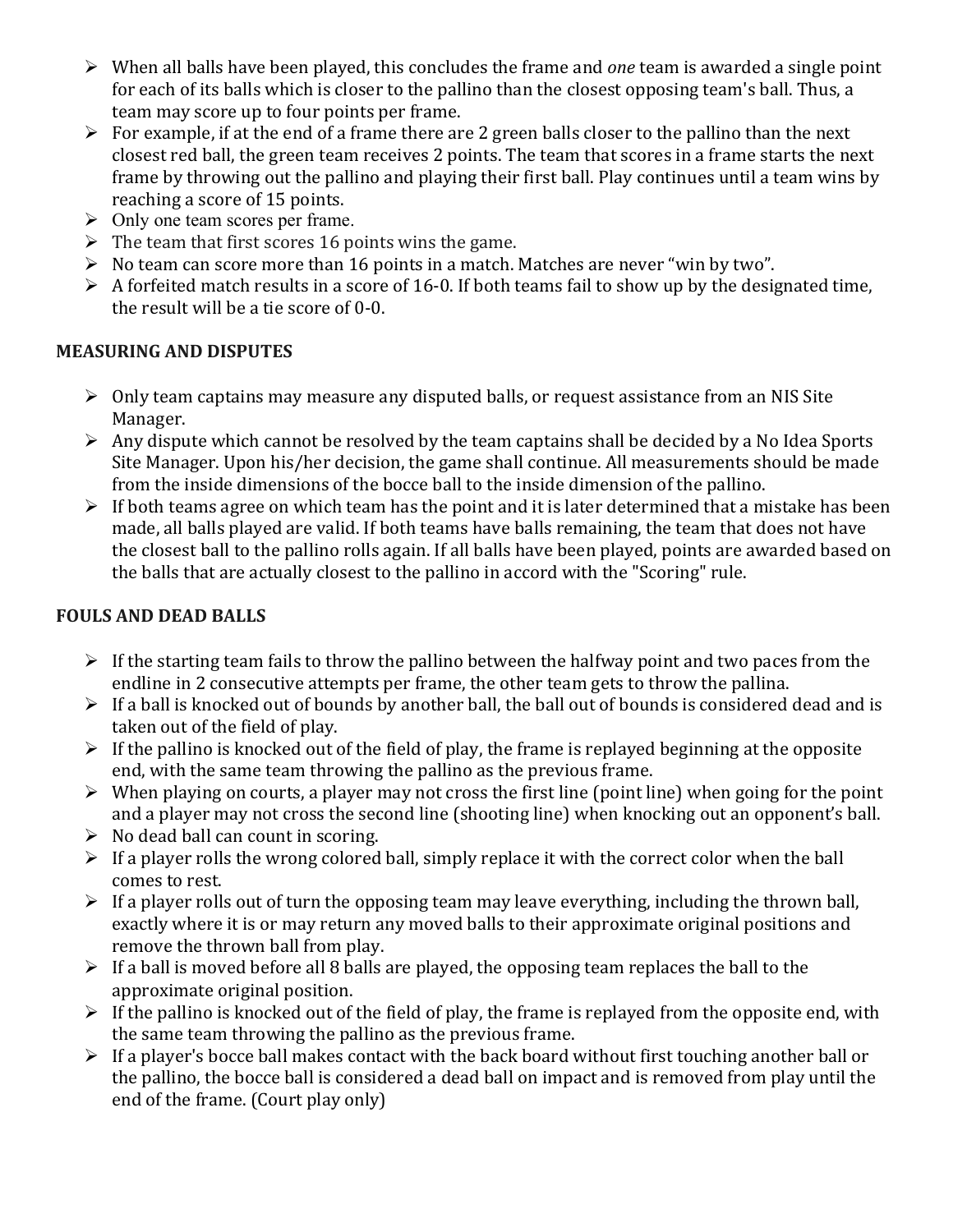- $\triangleright$  If the thrown ball comes to rest on the pallino or another ball that is touching the back wall, that thrown ball remains in play. The ball touching the back wall is removed from play. If the pallino is touching the back wall it remains in play. (Court play only)
- $\triangleright$  If a bocce after hitting the backboard strikes a stationary bocce, that stationary bocce shall be replaced in its original position. The thrown ball is removed from play. (Court play only)
- $\triangleright$  No one player can throw a ball more than twice in a given set.

## **PLAYOFFS**

- $\triangleright$  Seasons consist of up to 8 weeks, 6 weeks of regular season and 1-2 weeks of playoffs. A playoff schedule will be determined after the final week of regulation play and sent to each team's captain (via email) and posted on the website.
- $\triangleright$  All teams in the League will make the playoffs. First tiebreaker will be the team with the highest overall game differential, then the team with the highest overall game points.
- $\triangleright$  In the Playoffs, if your team loses but the winning team fails to show up for their next round game, your team is allowed to take their place as if you never lost. This measure to in place to reduce playoff forfeits.

## **WINNING THE GAME**

 $\triangleright$  The first team to 16 points will be deemed the winner.

## **PLAYOFFS**

- $\triangleright$  All roster players are allowed to participate in the playoffs.
- $\triangleright$  Substitutes may participate in the playoffs if they have participated in at least 3 regular season games.

## **FORFEITING**

Forfeit is strongly discouraged. Your teammates and opponents count on you to have a full team and competitive game. Each team must have at least 5 players, including 1 female to start a game.

## FORFEITING IN ADVANCE:

- $\triangleright$  If a team knows in advance that it is going to forfeit and not show up, a team member must contact NIS by 12:00 pm the day of the game. If NIS is notified on time, the team will be given losses for all scheduled matches but no further penalty.
- $\triangleright$  If a voicemail message is left or an e-mail sent, it is not considered notification unless a reply to the team is received. Failure to do so will result in forfeiting all matches, and the team will be ineligible for league playoffs and/or removed from the remainder of the schedule.
- $\triangleright$  Any team that does not notify NIS in advance of their scheduled game or at all will need to provide one full-rate individual deposit for the next season/sport they register for.

## FORFEITING AT GAME TIME/AFTER 12:00 PM:

 $\triangleright$  Any team that forfeits after 12:00 pm the day of the game will be assessed a \$50. fee that will be given directly to their opponent. This money will go directly to the team which did not receive notice that they would not have an opponent that given night. All participants are expected to be